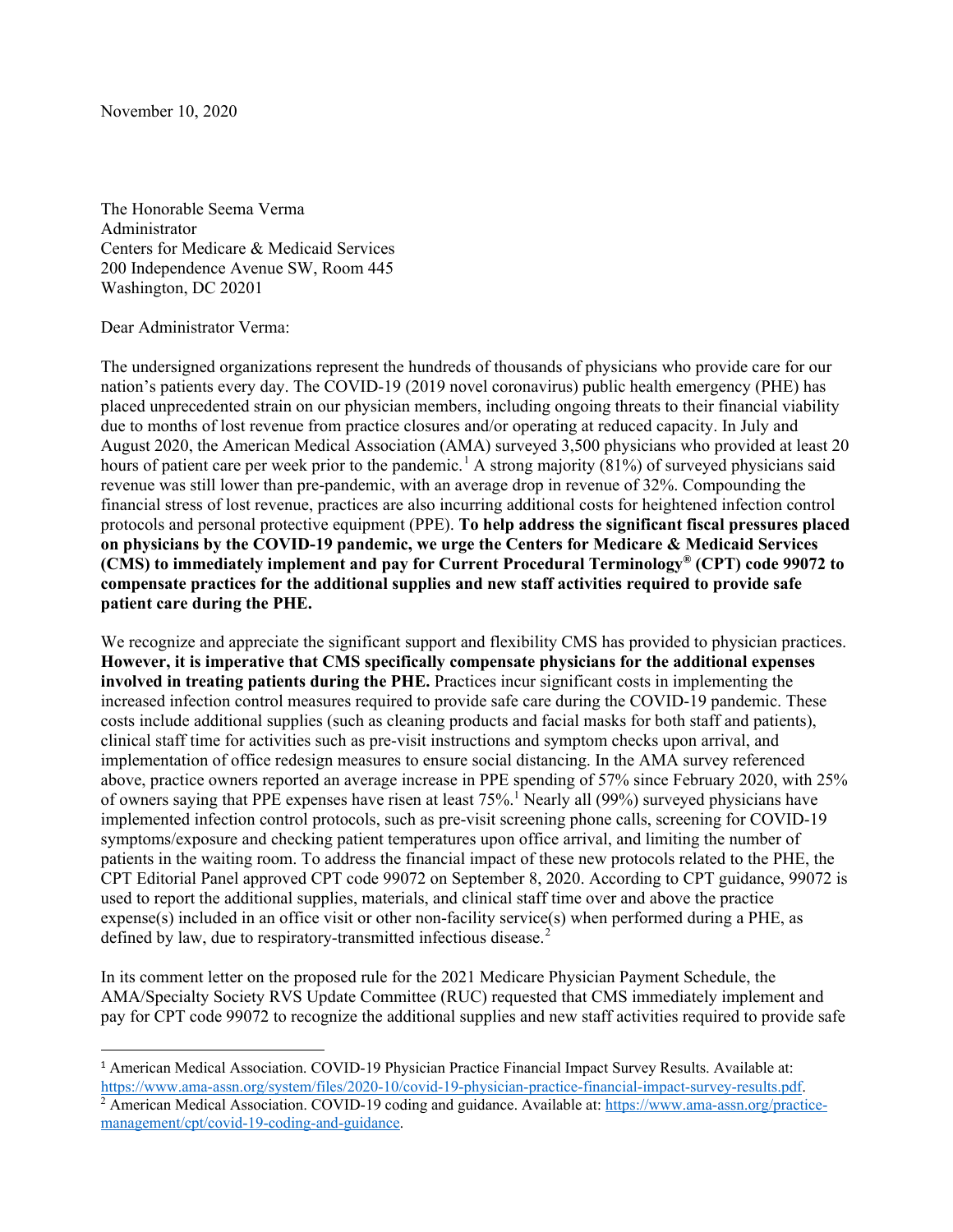care during the PHE.<sup>[3](#page-1-0)</sup> This recommendation was based on extensive research and analysis by the RUC Practice Expense During the COVID-19 Public Health Emergency Workgroup, which included responses from 50 national medical specialty societies and other health care professional organizations to a practice expense survey and more than 800 submitted invoices. The Workgroup's report, analysis, background information, and practice expense spreadsheet describing the \$6.57 in direct costs for the code are included in Attachment 05 of the RUC comment letter to CMS.

**Our organizations advocate for CMS to immediately implement and pay for CPT code 99072 with no patient cost-sharing during the PHE.** Payment for these additional costs should be fully funded and not be subject to budget neutrality. CMS could use remaining money from the CARES Act funding to pay physicians for these costs and/or recognize the decreased expenditures during the early months of the pandemic to waive budget neutrality. Your support will ensure that physicians receive the critical financial resources needed to maintain intensive infection control measures during the COVID-19 PHE.

If you would like to further discuss this matter, please contact Margaret Garikes, AMA's Vice President for Federal Affairs, at [margaret.garikes@ama-assn.org.](mailto:margaret.garikes@ama-assn.org)

Sincerely,

American Medical Association American Academy of Allergy, Asthma & Immunology American Academy of Child and Adolescent Psychiatry American Academy of Dermatology Association American Academy of Family Physicians American Academy of Hospice and Palliative Medicine American Academy of Neurology American Academy of Ophthalmology American Academy of Otolaryngic Allergy American Academy of Otolaryngology Head & Neck Surgery American Academy of Pediatrics American Academy of Physical Medicine & Rehabilitation American Academy of Sleep Medicine American Association of Clinical Endocrinology American Association of Clinical Urologists American Association of Neurological Surgeons American Association of Neuromuscular & Electrodiagnostic Medicine American Association of Orthopaedic Surgeons American College of Allergy, Asthma and Immunology American College of Cardiology American College of Chest Physicians American College of Gastroenterology American College of Medical Genetics and Genomics American College of Obstetricians and Gynecologists American College of Osteopathic Internists

<span id="page-1-0"></span><sup>&</sup>lt;sup>3</sup> AMA/Specialty Society RVS Update Committee. Comment on CMS Notice of Proposed Rule Making on the revisions to Medicare payment policies under the Physician Payment Schedule for calendar year (CY) 2021. Available at: [https://www.regulations.gov/document?D=CMS-2020-0088-11011.](https://www.regulations.gov/document?D=CMS-2020-0088-11011)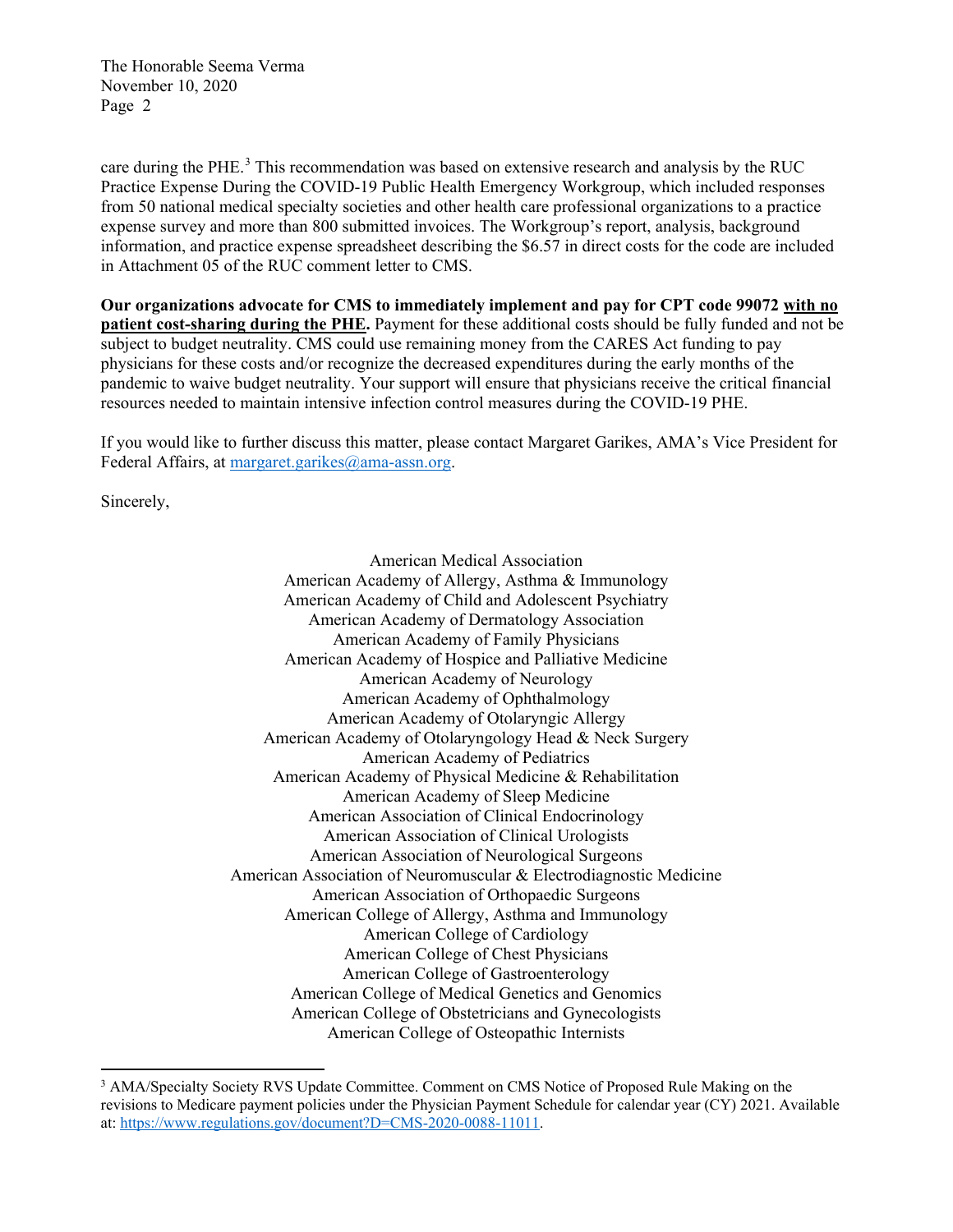> American College of Osteopathic Surgeons American College of Physicians American College of Radiation Oncology American College of Radiology American College of Rheumatology American College of Surgeons American Gastroenterological Association American Geriatrics Society American Institute of Ultrasound in Medicine American Medical Women's Association American Society for Dermatologic Surgery Association American Orthopaedic Foot & Ankle Society American Osteopathic Association American Psychiatric Association American Rhinologic Society American Society for Aesthetic Plastic Surgery American Society for Clinical Pathology American Society for Gastrointestinal Endoscopy American Society for Laser Medicine and Surgery American Society for Metabolic and Bariatric Surgery American Society for Radiation Oncology American Society for Surgery of the Hand American Society of Anesthesiologists American Society of Cataract & Refractive Surgery American Society of Echocardiography American Society of General Surgeons American Society of Hematology American Society of Neuroradiology American Society of Plastic Surgeons American Society of Regional Anesthesia and Pain Medicine American Society of Retina Specialists American Thoracic Society American Urogynecologic Society American Urological Association American Vein & Lymphatic Society Association for Clinical Oncology Congress of Neurological Surgeons Endocrine Society Heart Rhythm Society Infectious Diseases Society of America International Society for the Advancement of Spine Surgery Medical Group Management Association National Association of Medical Examiners Renal Physicians Association Society for Vascular Surgery Society of Cardiovascular Computed Tomography Society of Gynecologic Oncology Society of Interventional Radiology Spine Intervention Society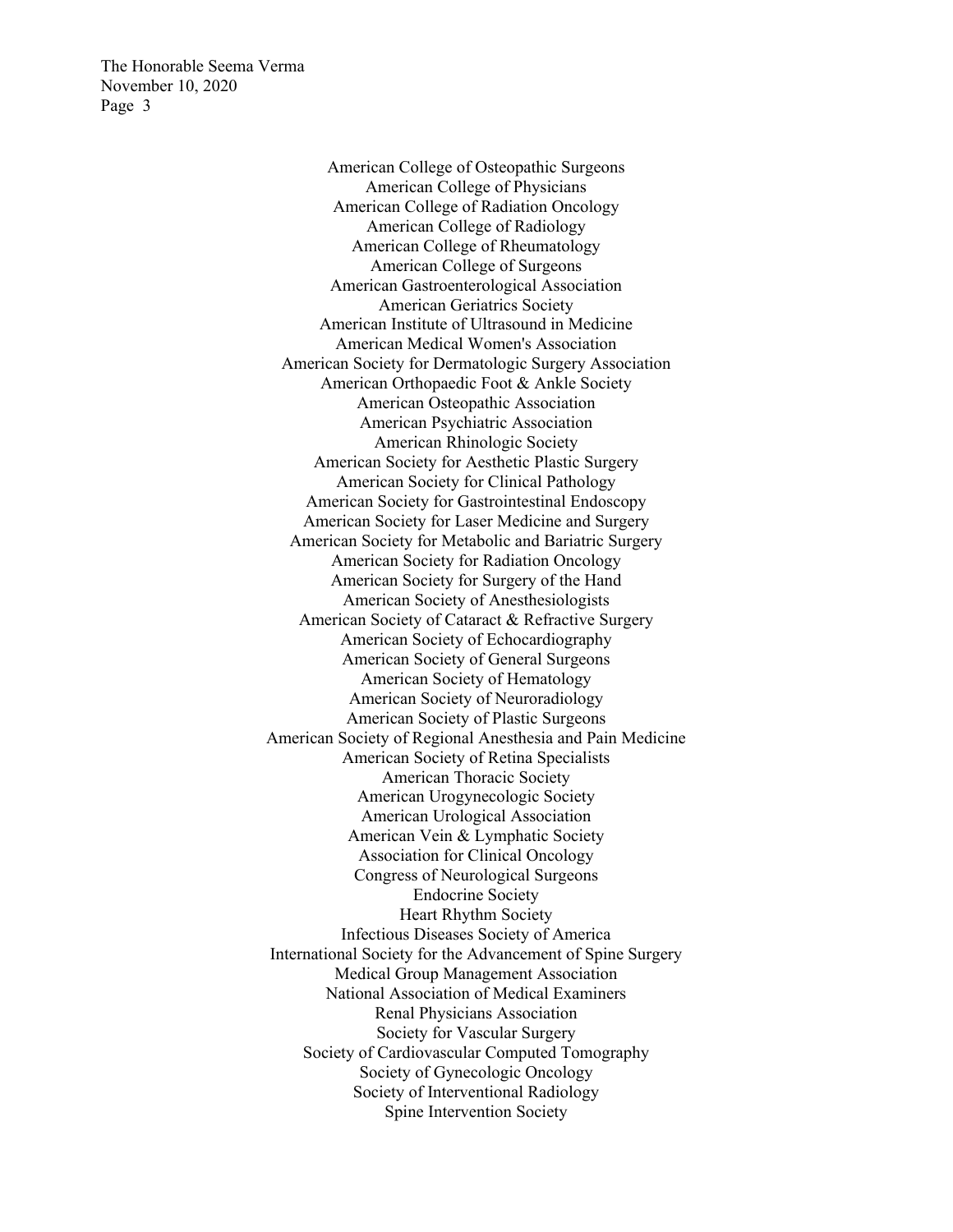> The Society for Cardiovascular Angiography and Interventions The Society of Thoracic Surgeons

> > Medical Association of the State of Alabama Alaska State Medical Association Arizona Medical Association Arkansas Medical Society California Medical Association Colorado Medical Society Connecticut State Medical Society Medical Society of Delaware Medical Society of the District of Columbia Florida Medical Association Inc Medical Association of Georgia Hawaii Medical Association Idaho Medical Association Illinois State Medical Society Indiana State Medical Association Iowa Medical Society Kansas Medical Society Kentucky Medical Association Louisiana State Medical Society Maine Medical Association MedChi, The Maryland State Medical Society Massachusetts Medical Society Michigan State Medical Society Minnesota Medical Association Mississippi State Medical Association Missouri State Medical Association Montana Medical Association Nebraska Medical Association Nevada State Medical Association New Hampshire Medical Society Medical Society of New Jersey New Mexico Medical Society Medical Society of the State of New York North Carolina Medical Society North Dakota Medical Association Ohio State Medical Association Oklahoma State Medical Association Oregon Medical Association Pennsylvania Medical Society Rhode Island Medical Society South Carolina Medical Association South Dakota State Medical Association Tennessee Medical Association Texas Medical Association Utah Medical Association Vermont Medical Society